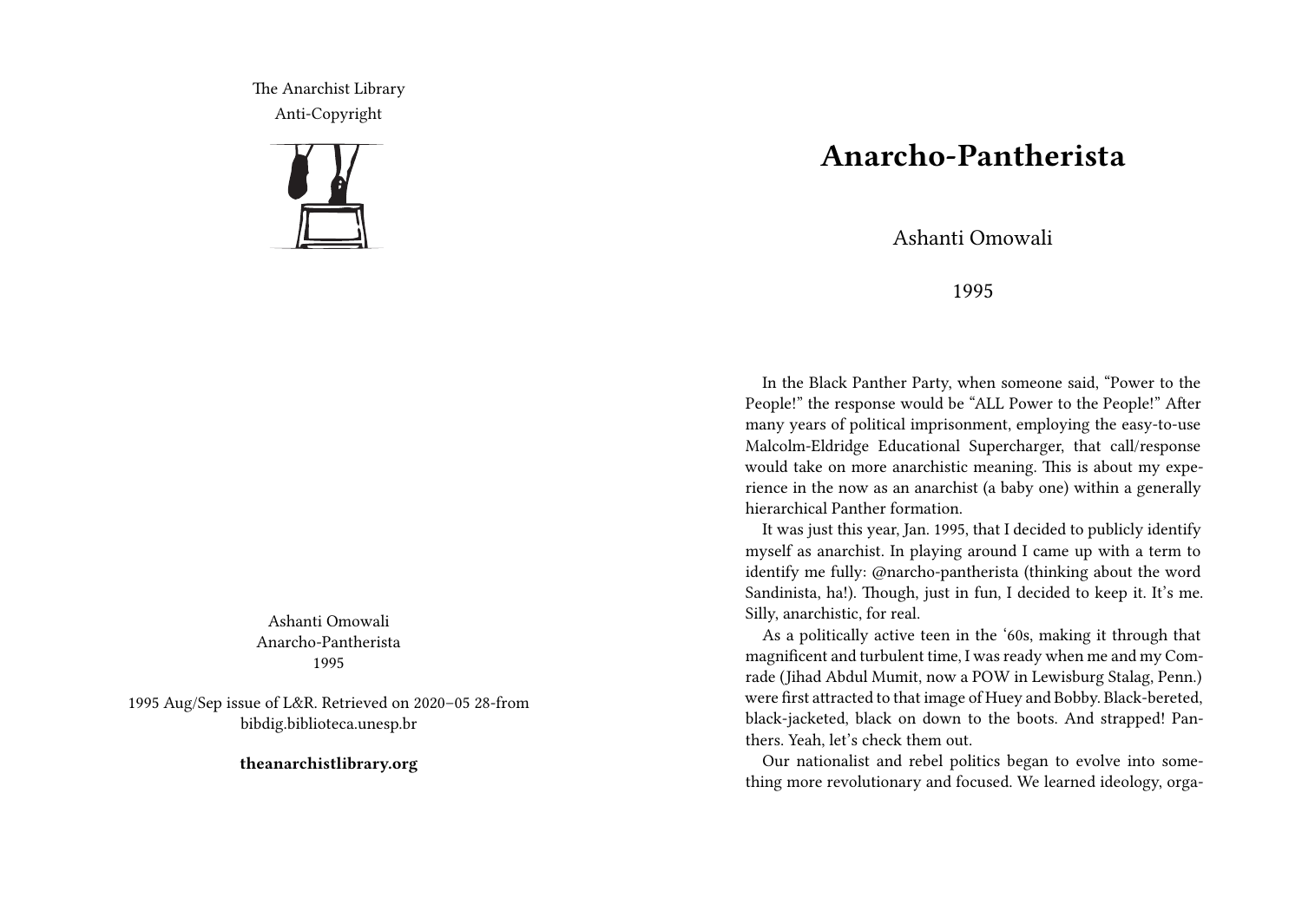nization, preparation, comradeship, daring. Once I began to get the picture, I was convinced: Panther revolution, lumpen-proletariat, urban guerrilla warfare, Serve the People survival programs, *Wretched of the Earth*, "L'il Red Book," Panther sistas in leading functions, Victory…

In short, the Panthers helped me into "the process of becoming," as to what a revolutionary dedicated to freedom, free- dom, and more freedom was all about. One must never stop learning and growing and working for the People.

My 12+ years on the Malcolm-Eldridge Supercharger led me, in prison, to further my learning and understanding of so many things: Wilhelm Reich and the Frankfurt School of psychology, various schools of radical feminist thought and critique, and Paulo Freire's methodology of community education and empowerment. And James Boggs kept me grounded in the power of the Black underclass in Babylon. In all, I was not only learning some heavy shit, but I was being challenged to give up certain old ways, beliefs, and mind-sets that were backwards and anti-revolutionary.

At some point, while in the Marion stalag, a Panther and a stonecold Sicilian revolutionary threw some anarchist literature on me. Got to tell the truth though, my Marxist-Leninist-Maoist teachings had already biased me against the shit. So I was quite reluctant to really check it out. But it helped that I loved them Brothers. Funny thing is, when you locked down in segregation for months and done read every muthafuckin' thing else, you get bored. After a while, you'll pick up and read toilet paper! What happened was that I did read the shit and regardless of what my Marxist-Leninist-Maoist authorities had said against it, this anarchism was raising some good points.

As I relaxed my mind-set, I learned more. Combined with the insights of the more progressive and radical psychologies and feminist critiques, things that I had experienced in the past and my understanding of movement history began to look different. Structure, sexism, authoritarian peer pressure against individualAshanti Omowali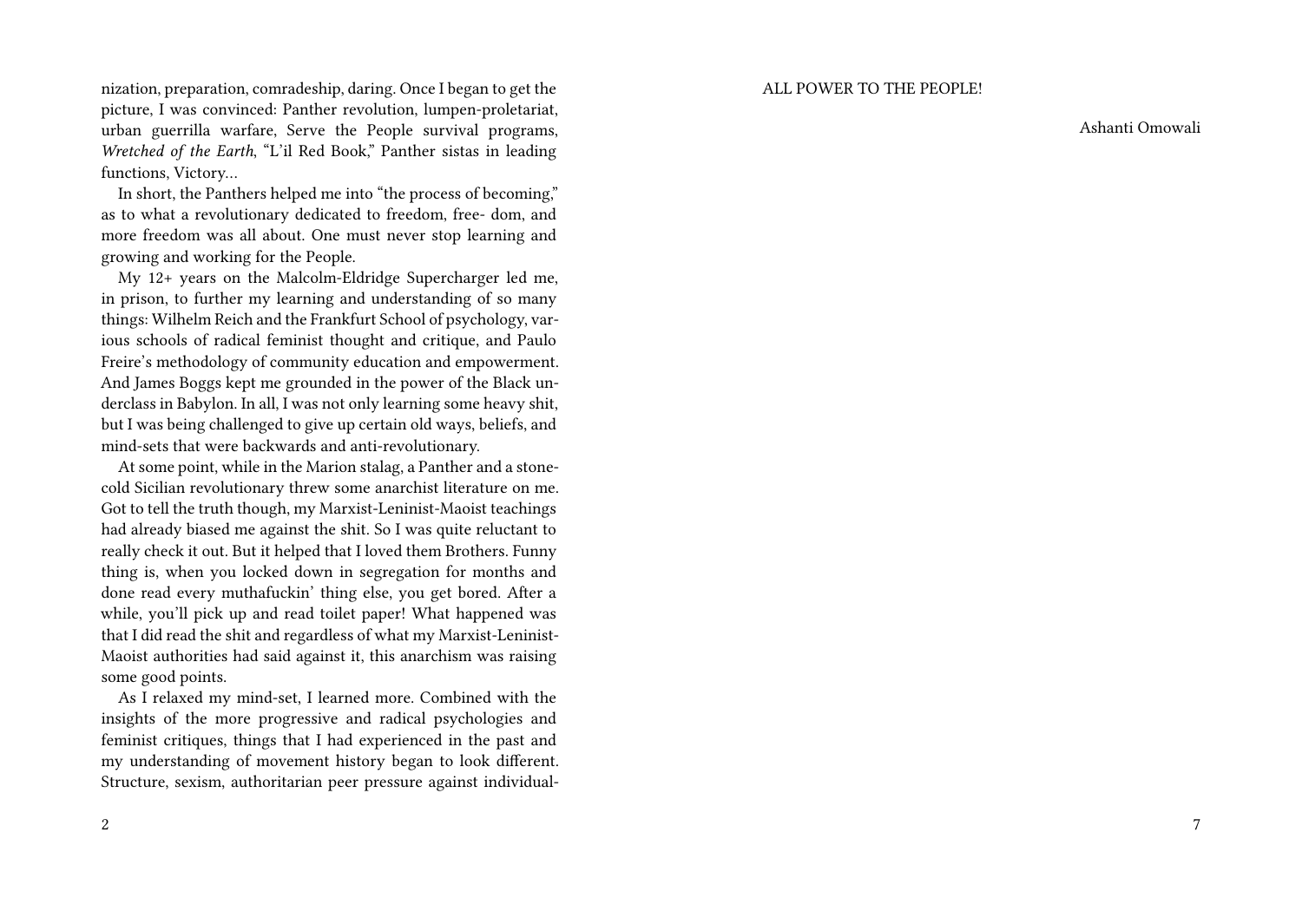at this point that frustration and anger are part of the process. As we'd say in the Party, "It's a good thing not a bad thing." It's the only way we can pull a diverse group of people together. As one BPNC member said in referring to the Collective, "They are a bunch of crazy-ass muthafuckas," the kind of good human beings who make Revolution.

It's hard to feel comfortable if you truly believe that you see internal dangers in your group. I am one person. I guess I believe like anybody else that my critique is on-point, that my warning-signs should be heeded. But this is a body of people and though it may not be anarchist, it's democratic enough for me to feel that my 2 cents is valued.

My collective knows that I raise my voice against sexism. I talk revolutionary sexuality and lay out condoms on meeting tables. I'm always bringing reading material because I believe we must be encouraged to read, read, read. But I don't want to just get stuck off into Marxist stuff-"Lil' Red Book," etc. No matter how valuable they are. I've shared Lorenzo Komboa Ervin's (Black anarchist, former Black Panther, and now member of the Federation of Black Community Partisans) writings with them. Exposure to diverse views and critiques is what is needed. I am one of these diverse "elders," as they call us of BPNC. As the @narcho-pantherista I can only be me and give my best and hope that others see that my main concern is Revolution, ALL Power to the People, and victory over all our enemies, from people who oppose freedom to mind-sets that continue to hold on to anti-freedom, anti-revolutionary ideas.

The BPC is a spirited group of hard-ass revolutionaries. Already, on their own, tired of waiting for us (the leadership), they put a food program into motion on 116<sup>th</sup> St, and Adam Clayton Powell Blvd. in Harlem, the capital of this "captive nation" (I'm a revolutionary intercommunalist, personally, to add fuel to the fire). I say Right On! It's about initiative and I like theirs. The People are their own leaders, their own Liberators. I see myself as participantfacilitator. @narcho-pantherista, the highest stage of pantherism.

6

ity, spontaneity, cre- ativity and love. Come to find out that this guy named Bakunin had some valid criticisms of the god Marx, and Kropotkin was deep in Lenin's shit and Marxist revolution wasn't the only way to go.

Years before (before my kapture in 74), another Panther, Frankie Ziths had given me a mimeographed thing on the anarchist Makhno and his forces and their foul treat- ment by the Bolsheviks. Couldn't handle it then, but now 15 years later I read it again and again. Frankie was like that—very, very critical thinker. No respecter of titles. Practice counts. My Comrade passed before I could say thanks.

Anarchism came to mean the same long-range objective held by my revolutionary nationalist movement and the general radical movement as far as evolving or creating a communist society. The anarchist differed in terms of *how* to do it. Anarchism said, "Let's promote the People's self-directing and self-governing capacities now." Don't need no authoritarian political parties acting like parental control-freaks. People got brains. Remember, that's where we come from. "Have Faith in the People, Have Faith in the Party," say the Marxist-Leninist-Maoists. No! "Have Faith in the People" and let it stand. If any individual or group got something to offer from their experiences, expertise or "higher" learnings, then let the relationship to the People in struggle be one of facilitation, and not this arrogant leadership.

Mind-set from the old school is a muthafucka. There are times when new knowl- edge can be so powerful that the learner experiences a sense of being overwhelmed. How do I convey all this so that it can be of help to others individually and organizationally. My concern? We gotta win. But only the People's full participation can bring true victory. And the People are real individual human beings, like me—with brains, desires, fears, angers, dreams, etc. Before coming out of prison in '85 I made a personal vow to never ignore this. I was coming out bringing my learnings in psychology, feminism, and anarchism. They were now a part of me.